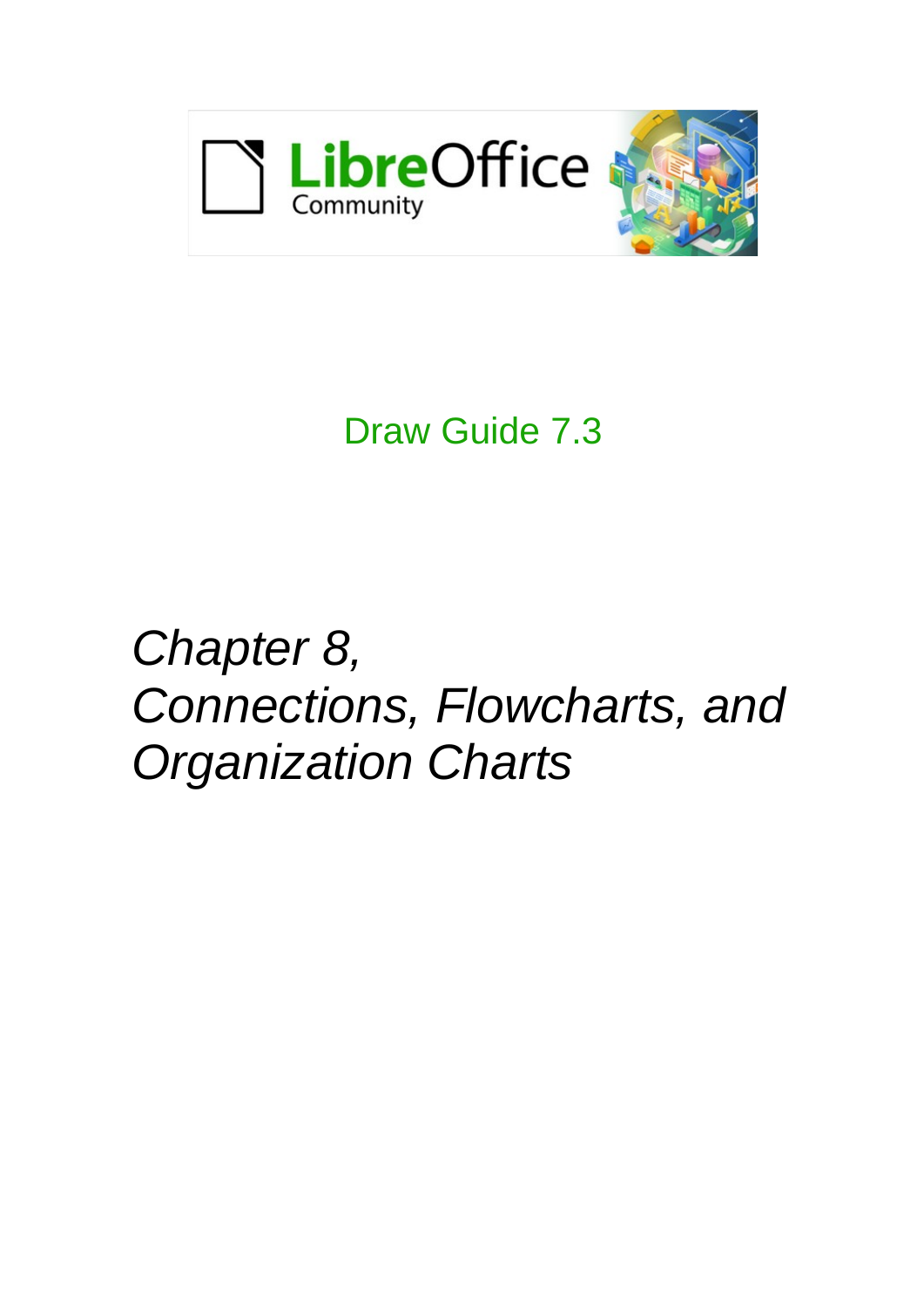## <span id="page-1-4"></span>**Copyright**

This document is Copyright © 2022 by the LibreOffice Documentation Team. Contributors are listed below. This document maybe distributed and/or modify it under the terms of either the GNU General Public License (<https://www.gnu.org/licenses/gpl.html>), version 3 or later, or the Creative Commons Attribution License (<https://creativecommons.org/licenses/by/4.0/>), version 4.0 or later.

All trademarks within this guide belong to their legitimate owners.

#### <span id="page-1-3"></span>**Contributors**

#### **To this edition**

Peter Schofield Kees Kriek

#### **To previous editions**

Claire Wood

John Cleland Martin Fox Jean Hollis Weber John A Smith Peter Schofield Regina Henschel

#### <span id="page-1-2"></span>**Feedback**

Please direct any comments or suggestions about this document to the Documentation Team's mailing list: [documentation@global.libreoffice.org](mailto:documentation@global.libreoffice.org)

#### **Note**

Everything sent to a mailing list, including email addresses and any other personal information that is written in the message, is publicly archived and cannot be deleted.

#### <span id="page-1-1"></span>**Publication date and software version**

Published May 2022. Based on LibreOffice 7.3 Community. Other versions of LibreOffice may differ in appearance and functionality.

#### <span id="page-1-0"></span>**Using LibreOffice on macOS**

Some keystrokes and menu items are different on macOS from those used in Windows and Linux. The table below gives some common substitutions for the instructions in this document. For a detailed list, see the application Help.

| <b>Windows or Linux</b>                  | macOS equivalent                                             | <b>Effect</b>                       |  |
|------------------------------------------|--------------------------------------------------------------|-------------------------------------|--|
| <b>Tools &gt; Options on</b><br>Menu bar | <b>LibreOffice &gt; Preferences</b><br>on Menu bar           | Access to setup options             |  |
| Right-click                              | Ctrl+click and/or right-click<br>depending on computer setup | Opens a context menu                |  |
| Ctrl or Control                          | <b>\%\</b> & and/or Cmd or Command                           | Used with other keys                |  |
| Alt                                      | <b>∠</b> and/or Alt or Option                                | Used with other keys                |  |
| F11                                      | $H+T$                                                        | Open the Styles deck in the Sidebar |  |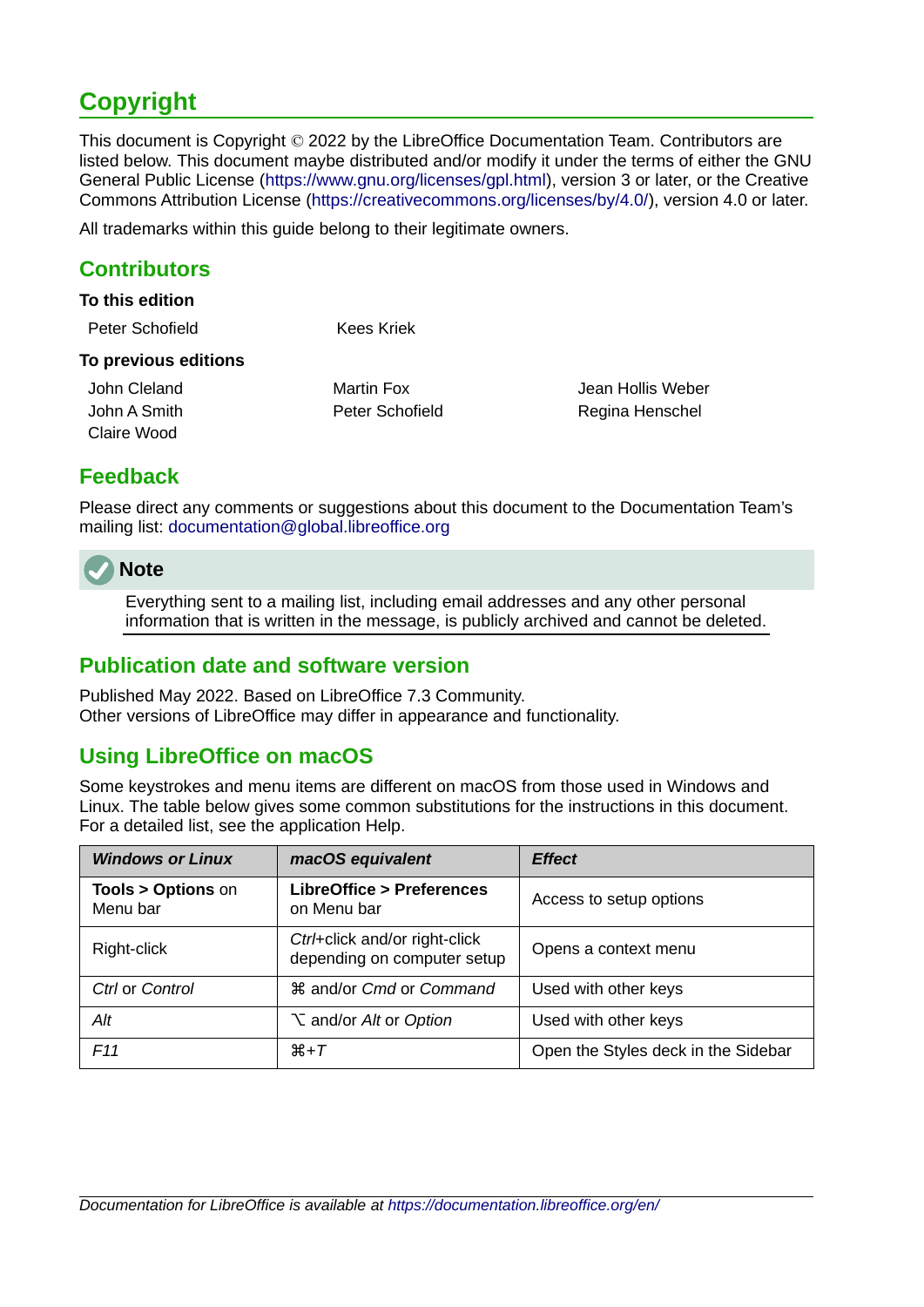## **Contents**

| 14 |
|----|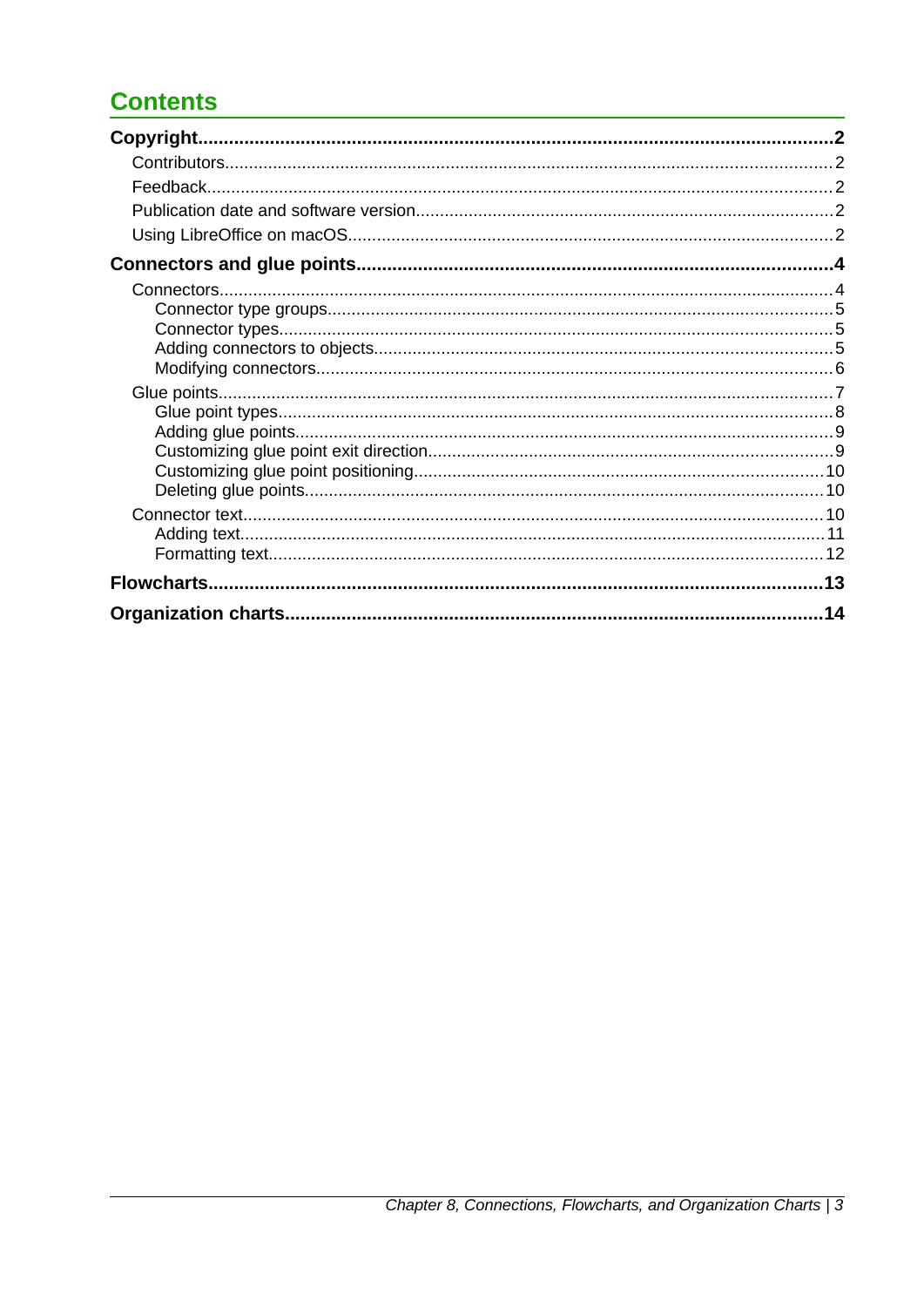## <span id="page-3-1"></span>**Connectors and glue points**

Connectors and glue points were briefly introduced in Chapter 2, Drawing Basic Shapes. This section describes them in more detail and how to use them.

Connectors are lines or arrows whose ends automatically dock to a connection or glue point on the border of an object. Connectors are useful in drawings because connecting lines between objects remain connected to objects, even when objects are moved or rearranged. Also, when an object with a connector attached is moved or resized, the connector automatically adjusts its shape to accommodate the changes.

For example, when creating flowcharts, organization chart, schematics, or diagrams, it is highly recommended to use connectors instead of simple lines. Using connectors removes the need to redraw lines between objects,

When a connector is drawn or selected, Draw displays selection handles that are different to the selection handles for normal lines or objects. The termination points of a connector are round at the start and end points of a connector, and square in the center of the lines that make up a connector, as shown by the example in Figure [1](#page-3-2). The square selection handles on a connector are used to change the routing of a connector where applicable.



<span id="page-3-2"></span>*Figure 1: Example of connectors between objects*

#### <span id="page-3-0"></span>**Connectors**

Draw has a comprehensive selection of connectors to connect objects together, for example, in a flowchart or organization chart. The default set of connectors can be accessed using one of the following methods:

- Click the triangle ▼ to the right of **Connectors** on the Drawing toolbar to open a pop-up toolbar. The **Connectors** icon changes shape depending on the last connector used.
- Select a connector from the options available in the **Connectors** panel in the Shapes deck on the Sidebar.

If necessary, the pop-up toolbar for connectors on the Drawing toolbar can be displayed as a Connectors sub-toolbar as follows:

- 1) Click on the triangle ▼ on the right of **Connectors** on the Drawing toolbar.
- 2) Click on the line at the top of the pop-up toolbar and drag it on to the Workspace.
- 3) Release the cursor and the pop-up toolbar becomes the Connectors sub-toolbar (Figure [2](#page-3-3)).

<span id="page-3-3"></span>

*Figure 2: Connectors sub-toolbar*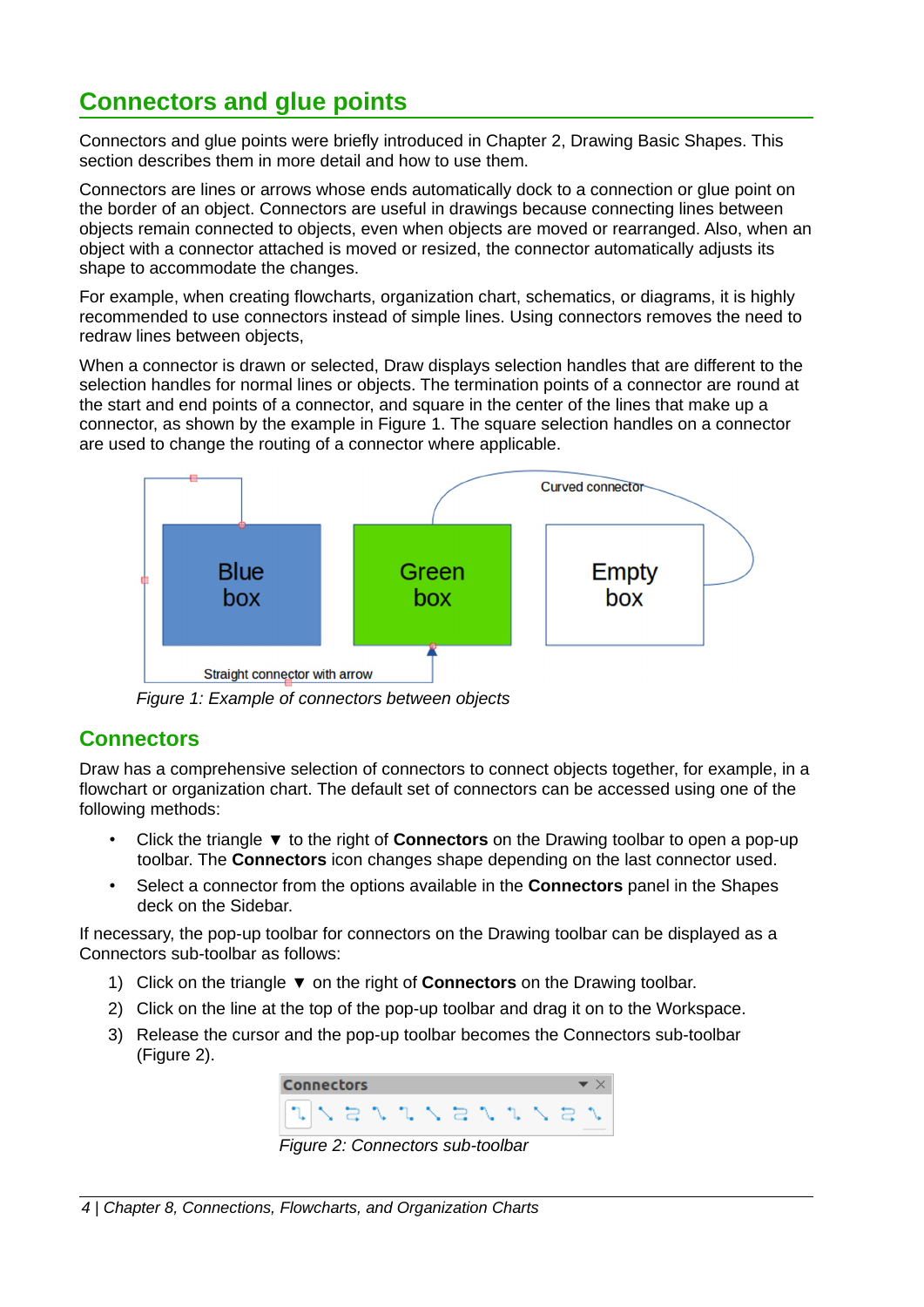#### <span id="page-4-2"></span>*Connector type groups*

Connectors are grouped into four groups as follows:

- **Standard** connector name starts with Connector. Line segments run vertically and horizontally. Creates a connector with one or more 90 degree angle bends. Click on an object glue point, then drag the cursor to a glue point on another object to create a standard connector.
- **Line** connector name starts with Line. Consists of a line segment with two smaller segments at the ends and draws a connector that bends near a glue point. Click on an object glue point, then drag to a glue point on another object to create a line connector. To adjust the length of the line segment between a bend point and a glue point, click on the connector and drag the bend point.
- **Straight** connector name starts with Straight. Consists of a single line and draws a straight line connector. Click on an object glue point, then drag the cursor to a glue point on another object to create a straight connector.
- **Curved** connector name starts with Curved. Based on Bézier curves, a curved connector bends around objects. Draws a curved line connector. Click on an object glue point, then drag the cursor to a glue point on another object to create a curved connector.

#### <span id="page-4-1"></span>*Connector types*

The full range of predefined connectors can be accessed by clicking on the triangle ▼ on the right of the titlebar for the Connectors sub-toolbar and selecting **Visible Buttons** from the context menu. The connectors are installed on the Connectors sub-toolbar in the same order that they appear in the **Visible Buttons** drop-down list. The full range of connectors available for use is as follows:

| <b>Connector Ends with Arrow</b>           | <b>Curved Connector with Arrows</b>            | Line Connector Ends with                        |
|--------------------------------------------|------------------------------------------------|-------------------------------------------------|
| <b>Straight Connector Ends with</b>        | Line Connector with Arrows                     | Circle                                          |
| Arrow                                      | <b>Connector Starts with Arrow</b>             | <b>Connector Starts with Circle</b>             |
| <b>Curved Connector Ends with</b><br>Arrow | <b>Straight Connector Starts with</b><br>Arrow | <b>Straight Connector Starts with</b><br>Circle |
| Line Connector Ends with<br>Arrow          | <b>Curved Connector Starts with</b><br>Arrow   | <b>Curved Connector Starts with</b><br>Circle   |
| Connector                                  | Line Connector Starts with                     | Line Connector Starts with                      |
| <b>Straight Connector</b>                  | Arrow                                          | Circle                                          |
| <b>Curved Connector</b>                    | <b>Connector Ends with Circle</b>              | <b>Connector with Circles</b>                   |
| Line Connector                             | <b>Straight Connector Ends with</b>            | <b>Straight Connector with Circles</b>          |
| <b>Connector with Arrows</b>               | Circle                                         | <b>Curved Connector with Circles</b>            |
| <b>Straight Connector with Arrows</b>      | <b>Curved Connector Ends with</b><br>Circle    | Line Connector with Circles                     |

Depending on the computer system being used, the connectors already installed on the Connectors sub-toolbar are indicated either by a check mark against the name, or the connector icon is highlighted.

#### <span id="page-4-0"></span>*Adding connectors to objects*

- 1) Click on the triangle ▼ on the right of **Connectors** on the Drawing toolbar to open the options available for selecting connectors.
- 2) Select the type of connector required. See "[Connector type groups](#page-4-2)" and ["Connector](#page-4-1)  [types](#page-4-1)" [above](#page-4-1) for more information on connector types.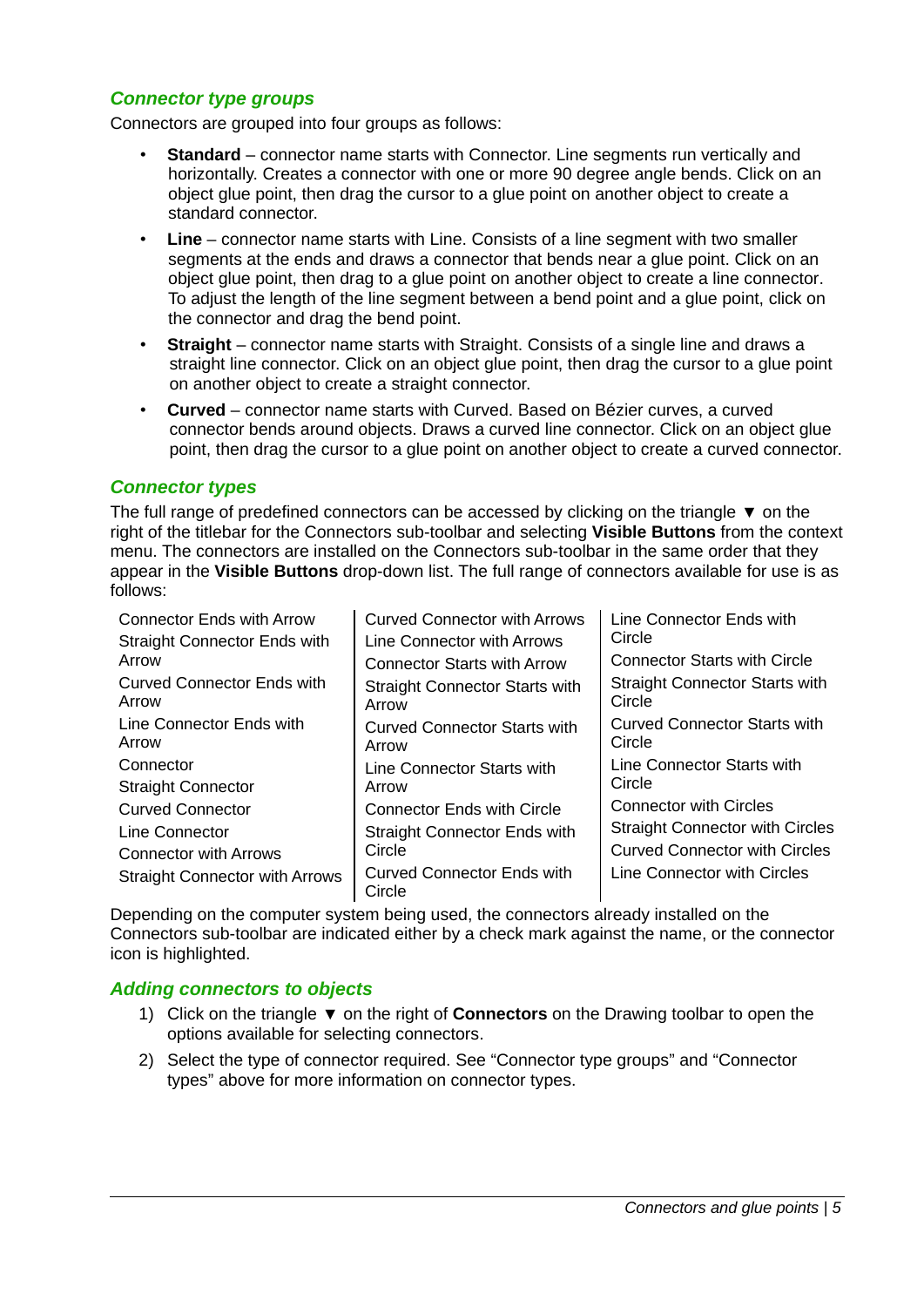<span id="page-5-1"></span>

*Figure 3: Example of object glue points*

- 3) Move the cursor over one of the objects to be connected and small crosses appear around the object edges, normally in the same position as object selection handles. These crosses are the glue points to which a connector can be attached (Figure [3](#page-5-1)). See ["Glue points](#page-6-0)" on page [7](#page-6-0) for more information on glue points.
- 4) Click on the required glue point to attach the start point of the connector, then click and drag the cursor to draw a connector to the target object.
- 5) When the cursor is over a glue point of the target object release the cursor and the connector is drawn. The connector end point is attached to the glue point on the target object.
- 6) The square selection handles that appear on the connector are used to adjust the path of the connector so that it does not cover any other object in its path. See ["Modifying](#page-5-0)  [connectors" below](#page-5-0) on how to change the connector route to avoid any objects the connector crosses over.

#### **Note**

The end point of a connector can be positioned in an empty part of a document. When the cursor is released, the unattached end point of the connector is locked into place until it is moved to a different location.

#### **Note**

The start and end points of a connector cannot be swapped, that is the start point becomes the end point and the end point becomes the start point. To swap the end points of a connector, the connector has to be deleted and a new connector has to be drawn in the opposite direction.

#### <span id="page-5-0"></span>*Modifying connectors*

To detach or reposition a connector, click and drag either round end point of a connector line to a different location. See the example in Figure [1](#page-3-2) on page [4](#page-3-2) for an example of round end points.

To change the connector route between objects so that the connector does not overlap any objects on the route, click on a square control point on the connector line and drag it to a new position. See the example in Figure [1](#page-3-2) on page [4](#page-3-2) for an example of square control points.

To modify a connector, right-click on the connector and select **Connector** from the context menu to open the Connector dialog (Figure [4](#page-6-1)). Use this dialog to change connector type and its properties.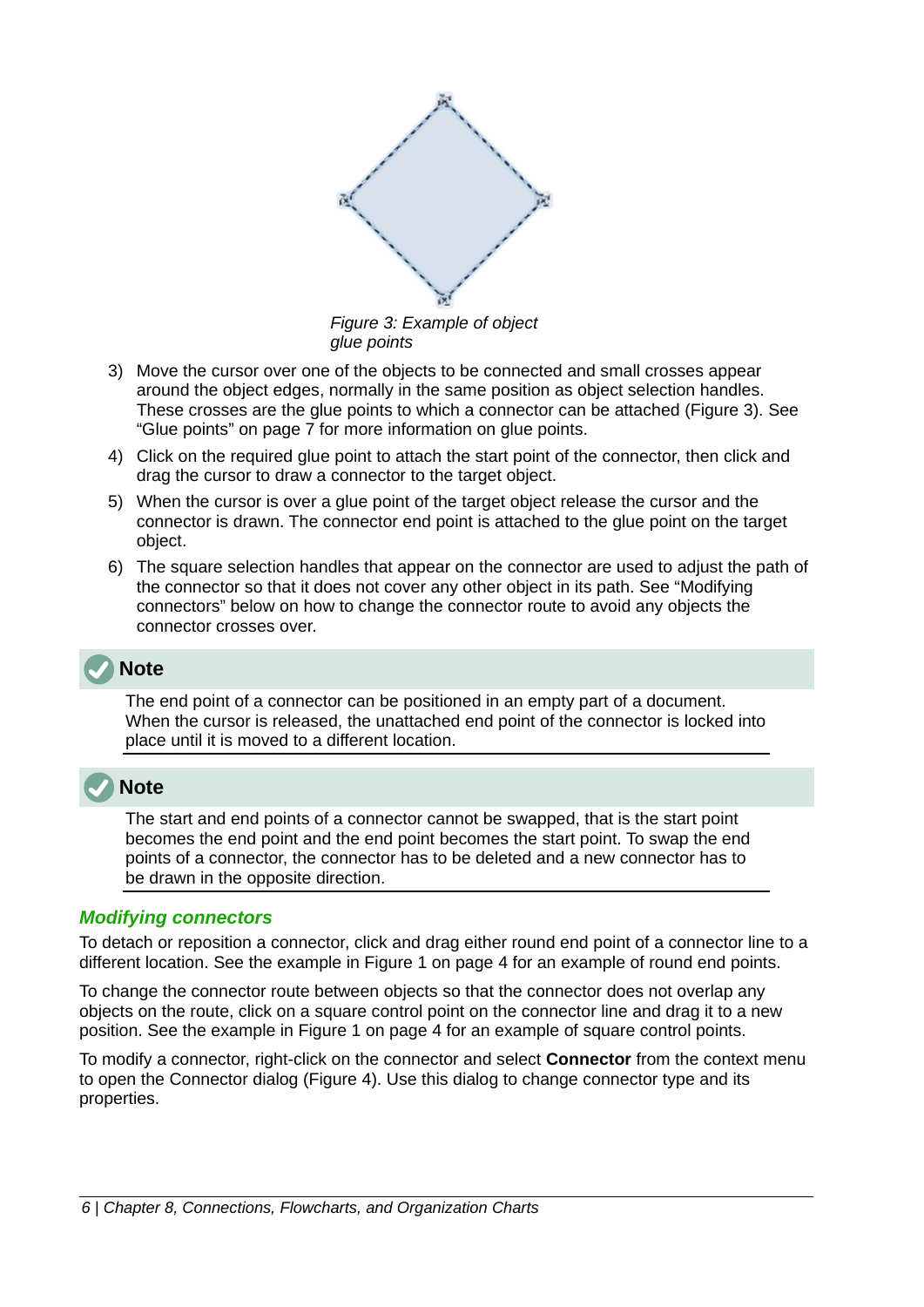| <b>Connector</b>    |                      |             |                               |              |  |
|---------------------|----------------------|-------------|-------------------------------|--------------|--|
| Type:               | Standard Connector ▼ |             |                               |              |  |
| <b>Line Skew</b>    |                      |             |                               |              |  |
| Line 1:             | 0.00cm               | $^{+}$      |                               |              |  |
| Line 2:             | 0.00cm               | $^{+}$      |                               |              |  |
| Line 3:             | $0.50$ cm            | $^{+}$<br>- | <b>Blue</b><br>box            | Green<br>box |  |
| <b>Line Spacing</b> |                      |             |                               |              |  |
| Begin horizontal:   | 0.50cm               | $^{+}$<br>— | Straight connector with arrow |              |  |
| End horizontal:     | $0.50$ cm            | $^{+}$<br>- |                               |              |  |
| Begin vertical:     | $0.50$ cm            | $^{+}$<br>- |                               |              |  |
| End vertical:       | $0.50$ cm            | $^{+}$      |                               |              |  |
| Help                |                      |             |                               | Cancel<br>OK |  |

<span id="page-6-1"></span>*Figure 4: Connector dialog*

- **Type** select the connector type group from the drop-down list. See "Connector type [groups](#page-4-2)" on page [5](#page-4-2) for more information.
- **Line skew** defines the skew of a connector line. The dialog preview displays the result of any changes.
- **Line spacing** sets the spacing around a connector.
	- *Begin horizontal* enter the amount of horizontal space required at the beginning of a connector.
	- *End horizontal* enter the amount of horizontal space required at the end of a connector.
	- *Begin vertical* enter the amount of vertical space required at the beginning of a connector.
	- *End vertical* enter the amount of vertical space required at the end of a connector
- **Preview box** displays a preview of the selected connector and the objects the connector is connected to. The preview changes as changes to the selected connector are made using the Connector dialog. A left click zooms in on the preview and a rightclick zooms out.

## **Note**

The type of connector ends cannot be changed using the Connector dialog. To change the connector ends, the connector has to be deleted and a new connector drawn with the required ends.

#### <span id="page-6-0"></span>**Glue points**

Glue points are not the same as object selection handles. The selection handles are for moving or changing the shape of an object (see Chapter 3, Working with Objects for more information). Glue points are used to fix or glue a connector to an object so that when the object moves, the connector stays fixed to that object.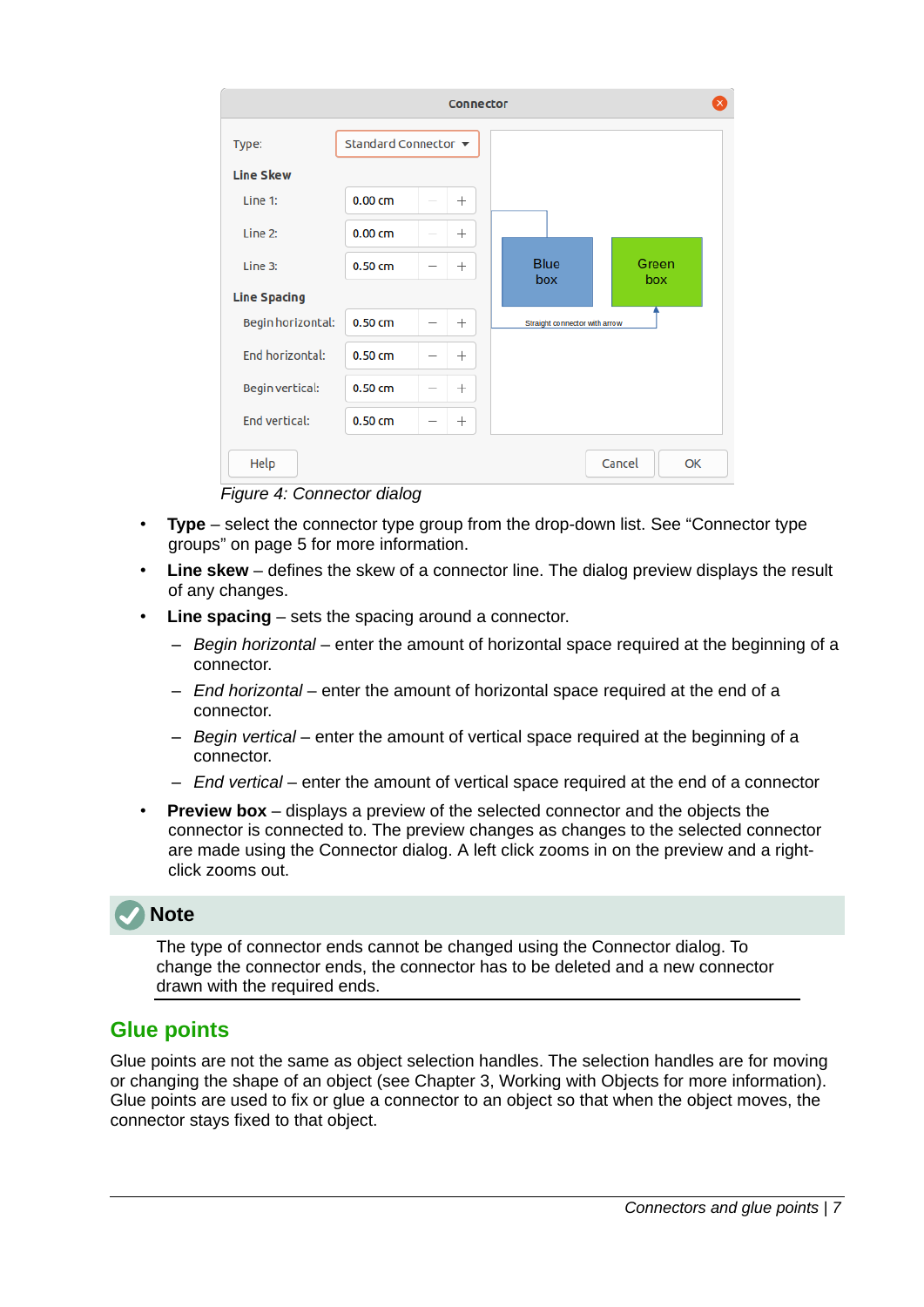| <b>Glue Points</b>                                                                                                                                                                                                                                                                                                                                                                                                                                                                        |  |  |
|-------------------------------------------------------------------------------------------------------------------------------------------------------------------------------------------------------------------------------------------------------------------------------------------------------------------------------------------------------------------------------------------------------------------------------------------------------------------------------------------|--|--|
| $\boxed{\textbf{1} \quad \textbf{2} \quad \textbf{3} \quad \textbf{4} \quad \textbf{5} \quad \textbf{5} \quad \textbf{6} \quad \textbf{7} \quad \textbf{8} \quad \textbf{9} \quad \textbf{1} \quad \textbf{1} \quad \textbf{1} \quad \textbf{1} \quad \textbf{1} \quad \textbf{1} \quad \textbf{1} \quad \textbf{1} \quad \textbf{1} \quad \textbf{1} \quad \textbf{1} \quad \textbf{1} \quad \textbf{1} \quad \textbf{1} \quad \textbf{1} \quad \textbf{1} \quad \textbf{1} \quad \text$ |  |  |
| Figure Et Clup Dointe toolbox                                                                                                                                                                                                                                                                                                                                                                                                                                                             |  |  |

<span id="page-7-1"></span>*Figure 5: Glue Points toolbar*

All objects have glue points and Figure [3](#page-5-1) on page [6](#page-5-1) shows an example of glue points visible on an object after a connector has been selected. Glue points are not normally displayed on an object and only become visible when one of the following methods is used.

- **Connectors** is selected on the Drawing toolbar. The **Connectors** icon displayed on the Drawing toolbar is the connector type that had been previously used.
- A connector type is selected in the **Connectors** panel in the Shapes deck on the Sidebar.

To add, customize or delete glue points to an object, go to **View > Toolbars > Glue Points** on the Menu bar to activate the Glue Points toolbar (Figure [5](#page-7-1)). This toolbar only becomes visible after using one of the following methods:

- Click on **Show Glue Point Functions** on the Standard or Drawing toolbars.
- Select **Edit > Glue Points** on the Menu bar.

#### **Note**

**Show Glue Point Functions** on the Drawing toolbar is not part of the default set of tools for the Drawing toolbar. To add this tool, right-click in an empty area on the Drawing toolbar and select **Visible Buttons > Glue Points** from the context menu.

#### <span id="page-7-0"></span>*Glue point types*

When the Glue Points toolbar opens, only the five tools on the left of **Glue Point Relative** are active. The remaining six tools on the right of the toolbar only become active when **Glue Point Relative** is deselected.

- **Insert Glue Point** inserts a glue point at the cursor position in an object when the button is clicked.
- **Exit Direction Left** connector attaches to the left edge of the selected glue point.
- **Exit Direction Top** connector attaches to the top edge of the selected glue point.
- **Exit Direction Right** connector attaches to the right edge of the selected glue point.
- **Exit Direction Bottom** connector attaches to the bottom edge of the selected glue point.
- **Glue Point Relative** when selected, the glue point moves when the object is resized maintaining its position relative to the object borders. When deselected, a glue point can be repositioned after the object is resized. This tool is selected by default when the Glue Point toolbar opens.

The following six tools only become active when **Glue Point Relative** is deselected.

- **Glue Point Horizontal Left** when the object is resized, the selected glue point remains fixed at the left edge of the object.
- **Glue Point Horizontal Center** when the object is resized, the selected glue point remains fixed at the center of the object.
- **Glue Point Horizontal Right** when the object is resized, the selected glue point remains fixed at the right edge of the object.
- **Glue Point Vertical Top** when the object is resized, the selected glue point remains fixed at the top edge of the object.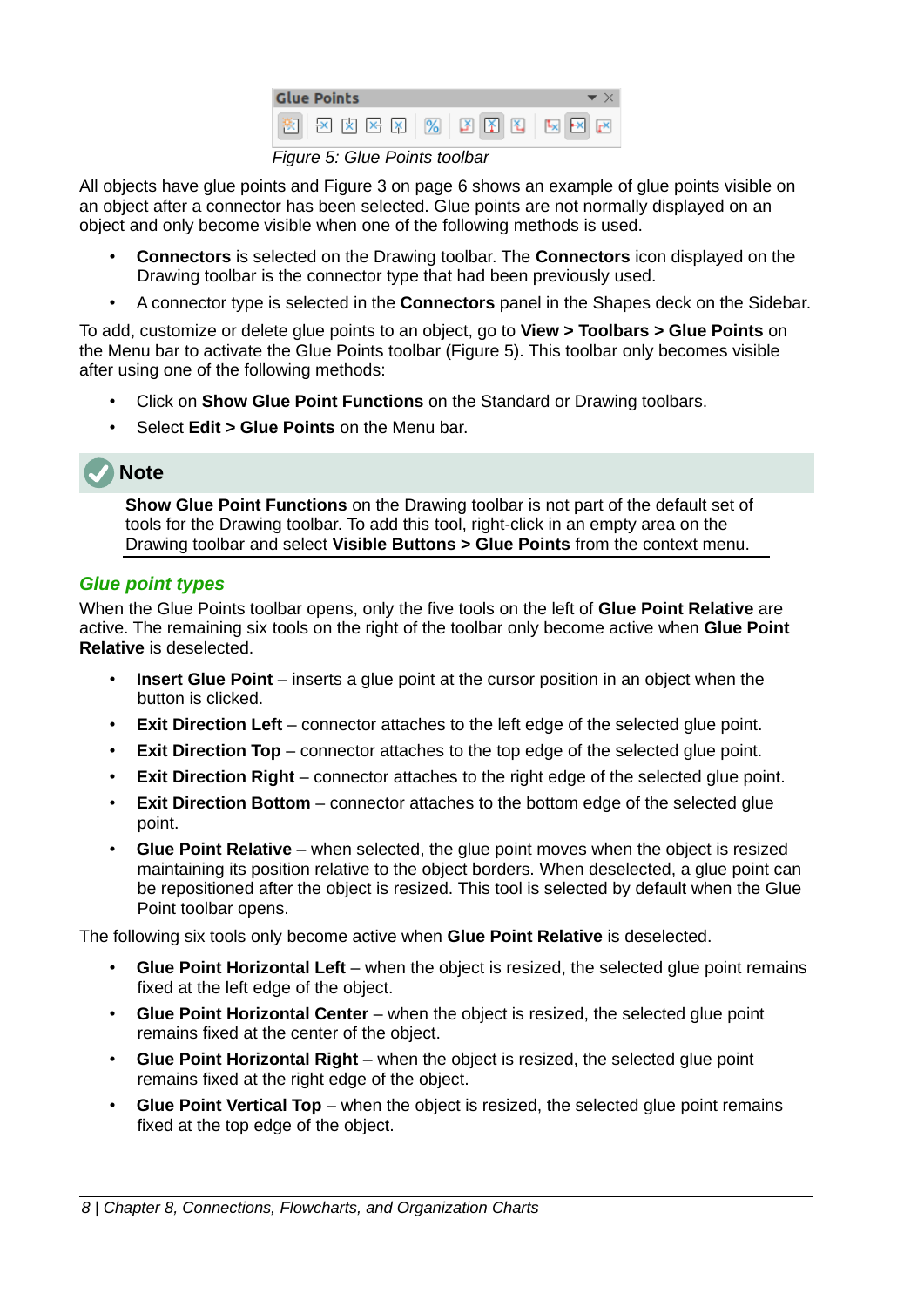- **Glue Point Vertical Center** when the object is resized, the selected glue point remains fixed at the vertical center of the object.
- **Glue Point Vertical Bottom** when the object is resized, the selected glue point remains fixed at the bottom edge of the object.

## **Note**

Each glue point added to an object can have only one horizontal position and one vertical position. Only one of the horizontal position tools and one of the vertical position tools can be selected and used at any one time.

#### <span id="page-8-1"></span>*Adding glue points*

By default, most objects normally have four glue points as shown in the example in Figure [3](#page-5-1) on page [6.](#page-5-1) Add additional glue points to an object as follows:

- 1) Go to **View > Toolbars > Glue Points** on the Menu bar to activate the Glue Points toolbar.
- 2) Make sure no objects are selected and use one of the following methods to open the Glue Points toolbar:
	- Click on **Show Glue Point Functions** on the Standard or Drawing toolbars.
	- Select **Edit > Glue Points** on the Menu bar.
- 3) Select the object, then click on **Insert Glue Point** on the Glue Points toolbar.
- 4) Move the cursor to the required position on the selected object and the cursor changes shape. Normally this is a cross, but the actual shape used depends on the computer setup.
- 5) Click once to add a glue point. To add more glue points, move the cursor to a new position and click.
- 6) When finished adding glue points, move the cursor off the selected object and click in an empty space to deselect the object.
- 7) Alternatively, right-click on a glue point previously added to the object and select **Insert Glue Point** from the context menu, then click and drag the new glue point to the required position.
- 8) Select the type of glue point required from the options available on the Glue Points toolbar. See ["Glue point types" above](#page-7-0) for more information.

## **Note**

When an object has no fill, a glue point can only be added to the border of an empty object.

## **Tip**

When adding, moving or customizing glue points, it is recommended to use the zoom function to make it easier to work with glue points. See Chapter 3, Working with Objects for more information. Also, glue points snap to the grid making it easier to position a glue point.

#### <span id="page-8-0"></span>*Customizing glue point exit direction*

Customize the exit direction for a glue point that has been added to an object as follows:

1) Go to **View > Toolbars > Glue Points** on the Menu bar to activate the Glue Points toolbar.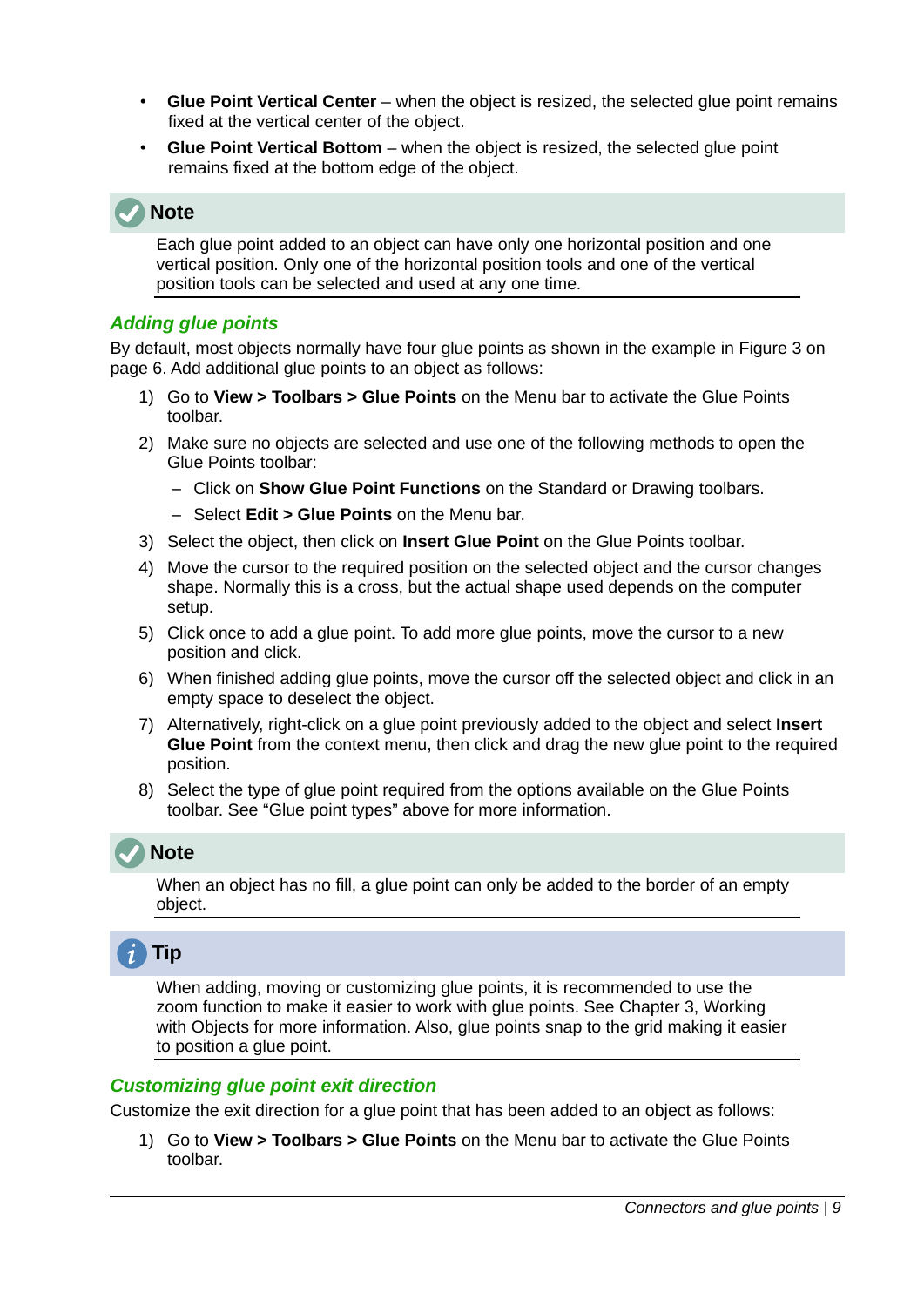- 2) Open the Glue Points toolbar:
- 3) Double-click on a glue point that has been added to an object to select the glue point for customization.
- 4) Select the required exit direction for the connector to be attached to the glue point using one of the following methods:
	- Click on the exit direction in the Glue Points toolbar.
	- Right-click on the glue point and select the exit direction from the context menu.

#### <span id="page-9-2"></span>*Customizing glue point positioning*

Customize the horizontal and vertical positioning for a glue point that has been added to an object as follow:

- 1) Go to **View > Toolbars > Glue Points** on the Menu bar to activate and open the Glue Points toolbar.
- 2) Double-click on a glue point that has been added to an object to select the glue point for customization.
- 3) Click on **Glue Point Relative** on the Glue Points toolbar to deselect this tool, or right-click on the glue point and select **Glue Point Relative** from the context menu to deselect the tool.
- 4) Select the horizontal and vertical positioning tools required for the glue point using one of the following methods Only one horizontal positioning tool and one vertical positioning tool can be used at any one time:
	- Click on the required horizontal and vertical positioning in the Glue Points toolbar.
	- Right-click on the glue point and select the required horizontal and vertical positioning from the context menu.

#### **Note**

Only glue points that have been added to an object can be customized. The default glue points included with an object cannot be customized.

#### <span id="page-9-1"></span>*Deleting glue points*

- 1) Select a glue point for deletion that has previously been added to the object.
- 2) Press the *Delete* or *Backspace* key, or go to **Edit > Cut** on the Menu bar.



Only glue points that have been added to an object can be deleted. The default glue points included with an object cannot be deleted.

#### <span id="page-9-0"></span>**Connector text**

Text can be easily added to connectors, then formatted, for example, to make a flowchart or organization chart easier to follow. See Chapter 9, Adding and Formatting Text for more information on working with and formatting text.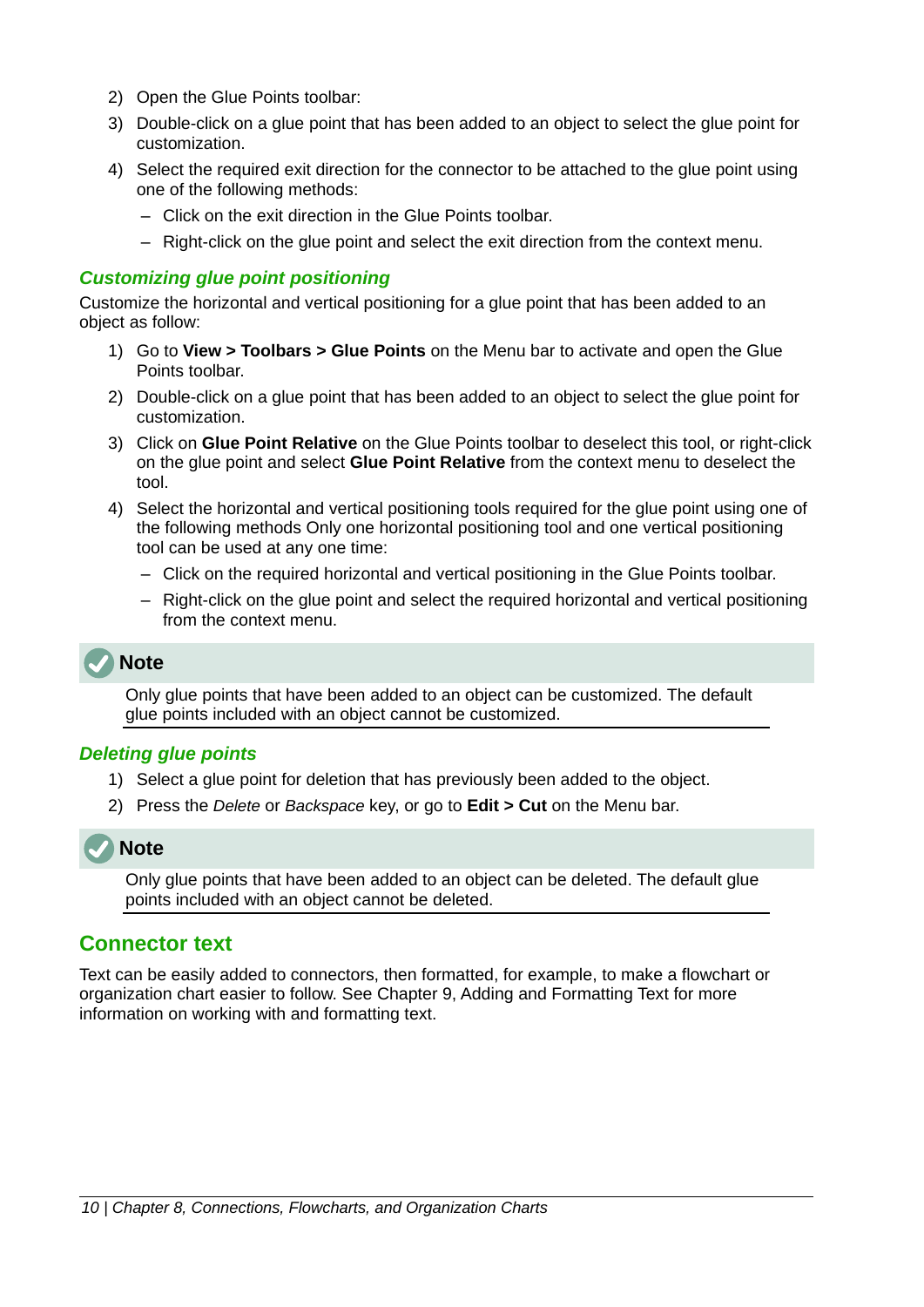

怎.

<span id="page-10-3"></span>*Figure 6: Text Formatting toolbar*

| <b>Standard</b> |  |                                      |  |  |
|-----------------|--|--------------------------------------|--|--|
|                 |  |                                      |  |  |
|                 |  |                                      |  |  |
|                 |  |                                      |  |  |
|                 |  | <b>HQ REQ-RF B-F-F-M- ON 6 / % 0</b> |  |  |

<span id="page-10-2"></span>Insert Text Box (F2) Insert Vertical Text *Figure 7: Standard toolbar with Insert Vertical Text added*

Insert Text Box (F2)



Insert Vertical Text *Figure 8: Drawing toolbar with Insert Vertical Text added*

#### <span id="page-10-1"></span><span id="page-10-0"></span>*Adding text*

- 1) Select a connector and the control points become active.
- 2) Enter text mode using one of the following methods. A flashing text cursor appears close to the connector and the Text Formatting toolbar (Figure [6\)](#page-10-3) opens.
	- Click on **Insert Text Box** or **Insert Vertical Text** (if added) on the Standard toolbar (Figure [7\)](#page-10-2), or Drawing toolbar (Figure [8](#page-10-1)).
	- Use the keyboard shortcut *F2* to create horizontal text on the selected connector.
- 3) Type the required text for the connector.
- 4) If necessary, format the connector text. See ["Formatting text" below](#page-11-0) for more information on formatting and editing text text.
- 5) When adding and formatting text is complete, move the cursor away from the text and connector, then click to end text mode. This also closes the Text Formatting toolbar.



**Note**

In the default installation of LibreOffice, the **Insert Vertical Text** tool is not included on the Standard or Drawing toolbars. To add **Insert Vertical Text** to the toolbar, right-click in an empty area in either toolbar, go to **Visible Buttons** and select **Vertical Text** from the context menu.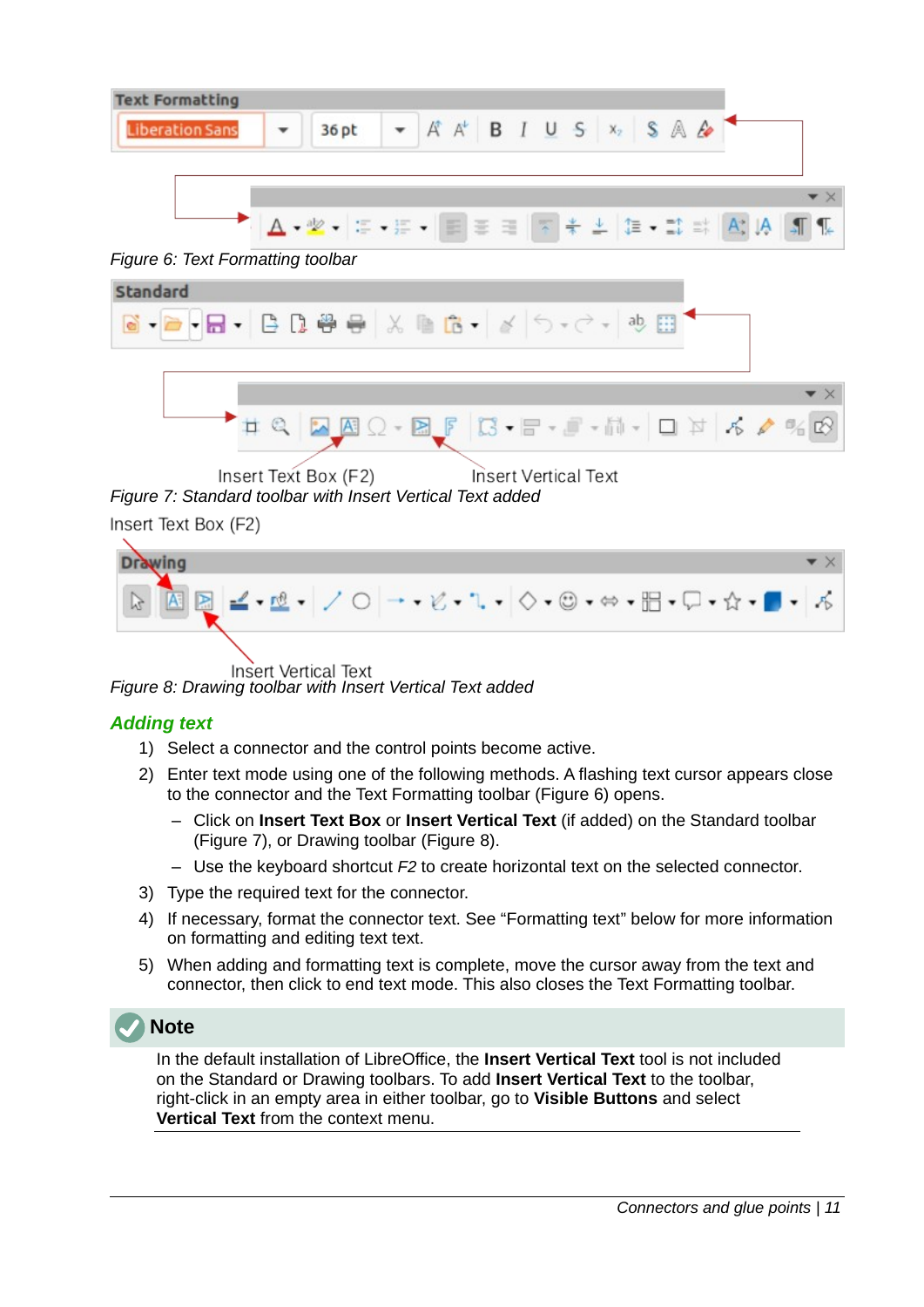|                                                                        |                       |  | <b>Text</b>        |                            |
|------------------------------------------------------------------------|-----------------------|--|--------------------|----------------------------|
| <b>Text</b>                                                            | <b>Text Animation</b> |  |                    | <b>Text Columns</b>        |
| <b>Drawing Object Text</b><br><b>Fit to frame</b><br>Adjust to contour |                       |  |                    |                            |
| <b>Spacing to Borders</b>                                              |                       |  | <b>Text Anchor</b> |                            |
| Left:                                                                  | $0.25$ cm             |  | $^{+}$             |                            |
| Right:                                                                 | $0.25$ cm             |  | $\hspace{0.1mm} +$ | ◉                          |
| Top:                                                                   | $-0.17$ cm            |  | $^{+}$             |                            |
| Bottom:                                                                | $0.13$ cm             |  | $^+$               | $\triangledown$ Full width |

<span id="page-11-1"></span>*Figure 9: Text dialog - Text page*

#### <span id="page-11-0"></span>*Formatting text*

- 1) Select a connector with text added and activate the control points to enter text mode. See ["Adding text" above](#page-10-0) for more information on adding text to a connector.
- 2) Use the tools available on the Text Formatting toolbar or the options available in **Format > Text** on the Menu bar to format the text. By default, connector text is formatted with horizontal central alignment and vertical central positioning for the connector text paragraph.
- 3) Right-click on the connector text and select **Text Attributes** from the context menu to open the Text dialog (Figure [9](#page-11-1)) and change how the text appears next to the connector. The options available are as follows:
	- **Drawing Object Text** *Fit to frame* resizes the text to fit the entire area of a connector rectangle or frame.
	- **Drawing Object Text** *Adjust to contour* adapts the text flow so that it matches the contours of the selected connector.
	- **Spacing to Borders** specify the amount of space to leave between the connector and the borders of the text.
	- **Text Anchor** select one of nine positions to anchor the text within the connector rectangle.
	- **Full width** anchors the text to the full width of the connector rectangle. When selected, only the top, middle and bottom center positions can be used to anchor the text.
- 4) Click **OK** to save the changes to text attributes and close the Text dialog.
- 5) Move the cursor away from text and connector, then click to end the text mode. This also closes the Text Formatting toolbar.



The options available for text animation are not recommended for connector text unless the drawing is going to be displayed as part of a presentation. See the *Impress Guide* for more information on text animation.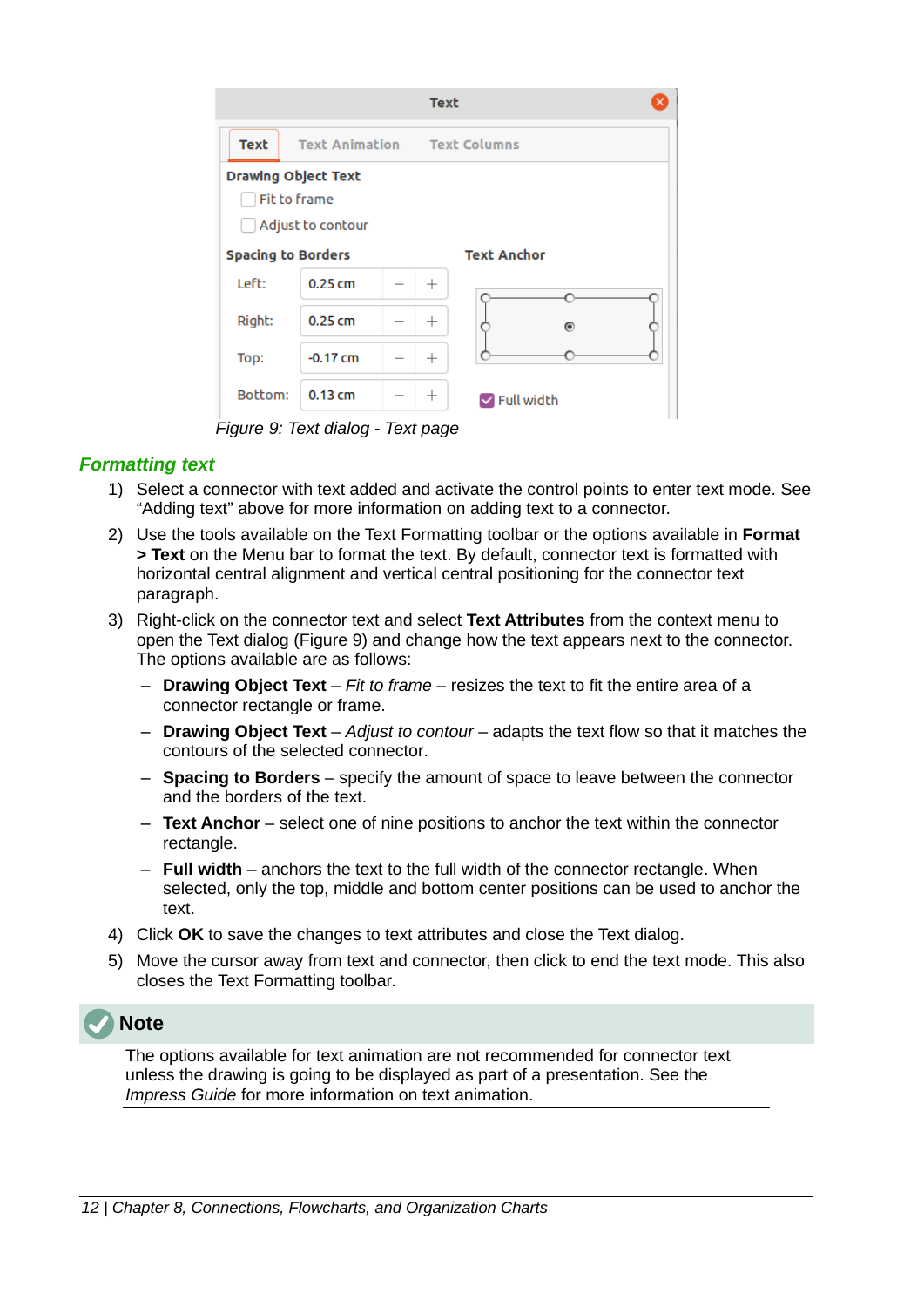

The options available for text columns are not recommended for connector text. Text columns are normally used for text that is placed into a text box when adding information to a drawing or into an object such as a rectangle or circle. For more information on text columns, see Chapter 9, Adding and Formatting Text.

## <span id="page-12-0"></span>**Flowcharts**

For drawing flowcharts (also known as flow diagrams), Draw has a floating Flowchart sub-toolbar (Figure [10](#page-12-1)) that includes a large selection of flowchart tools to create a flowchart.

- 1) Click on the triangle ▼ to the right of **Flowchart** on the Drawing toolbar to open a Flowchart pop-up menu. Note that the Flowchart icon changes shape depending on the last flowchart tool used.
- 2) Click on the line at the top of the Flowchart pop-up menu and drag the pop-up menu into the Workspace.
- 3) Release the cursor and the pop-up menu becomes a floating Flowchart sub-toolbar.



#### <span id="page-12-1"></span>*Figure 10: Flowchart sub-toolbar*

The available flowchart shapes on the Flowchart sub-toolbar, from left to right, are as follows:

Flowchart: Process Flowchart: Alternate Process Flowchart: Decision Flowchart: Data Flowchart: Predefined Process Flowchart: Internal Storage Flowchart: Document Flowchart: Multidocument Flowchart: Terminator Flowchart: Preparation

Flowchart: Manual Input Flowchart: Manual Operation Flowchart: Connector Flowchart: Off-page Connector Flowchart: Card Flowchart`: Punched Type Flowchart: Summing Junction Flowchart: Or Flowchart: Collate Flowchart: Sort

Flowchart: Extract Flowchart: Merge Flowchart: Stored Data Flowchart: Delay Flowchart: Sequential Access Flowchart: Magnetic Disc Flowchart: Direct Access Storage Flowchart: Display

An example flowchart is shown in Figure [11](#page-13-1) and the recommended basic steps when creating a flowchart are as follows:

- When adding objects or flowchart shapes to a flowchart, see Chapter 2, Drawing Basic Shapes for information on how to draw and resize object shapes.
- Add text to each flowchart shape to make it easily identified in the flowchart. See Chapter 2, Drawing Basic Shapes and Chapter 11, Advanced Draw Techniques for more information.
- Use connector lines in a flowchart. This allows repositioning of an object in a flowchart while maintaining connections with the other objects in the flowchart. See "[Connectors](#page-3-1)  [and glue points](#page-3-1)" on page [4](#page-3-1) for more information.
- Use the zoom, grid, and snap functions to help in positioning objects in a flowchart. See Chapter 3, Working with Objects and Object Points for more information.
- Use the alignment and distribution functions to give a flowchart a more professional look. See Chapter 5, Combining Multiple Objects for more information.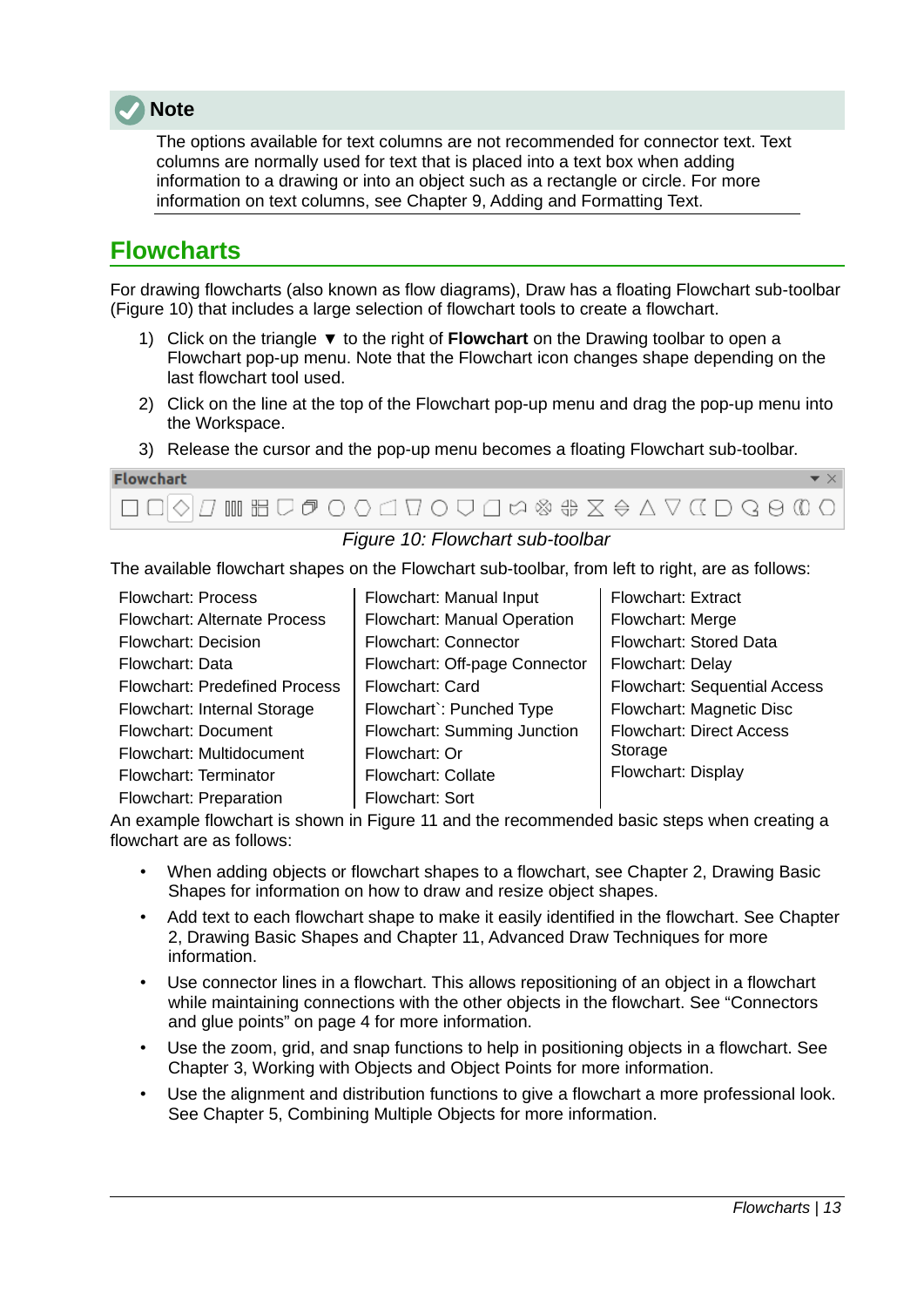

<span id="page-13-1"></span>*Figure 11: Example flowchart*

• Duplicate objects when more than one of the same shape and size is required. See Chapter 5, Combining Multiple Objects for more information.

## <span id="page-13-0"></span>**Organization charts**

Draw does not have a toolbar for organization charts, but these charts are easily created using basic shapes, flowchart shapes, and connectors. Hierarchy in an organization is easily indicated using shading and/or color. When using shading and color in an organization chart, make sure the selection provides a good contrast between the text and the shading or color. This makes the chart easy to read on a computer display or in a printed document.

An example of an organization chart is shown in Figure [12](#page-13-2). This was drawn using the rectangle basic shape and connectors.

• When adding objects to a chart, see Chapter 2, Drawing Basic Shapes for information on how to draw and resize object shapes.



<span id="page-13-2"></span>*Figure 12: Example of an organization chart*